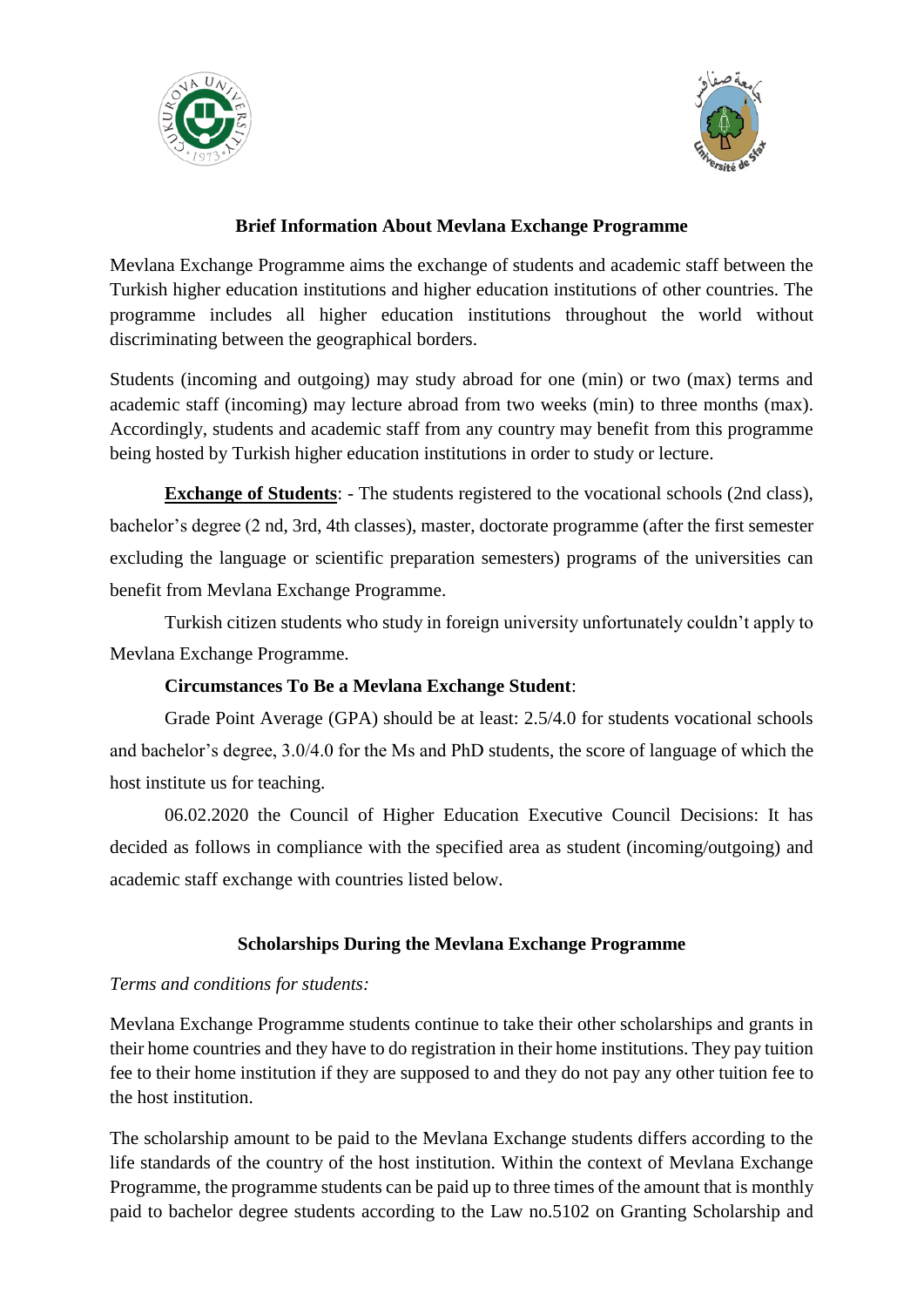Loan to the Higher Education Students and in the ratios determined by Council of Higher Education Executive Board.

1. According to the  $7<sup>th</sup>$  article titled 'Student Scholarships' of Mevlana Exchange Programme Principles and Procedures,

**Finantial Support:** For Academic Year 2020-2021, Turkish Council of Higher Education (YOK) will pay 1300 TL for incoming students per month. 80% of the scholarship is paid to students per month after their arrival to Cukurova University. The rest of the scholarship will be paid based on the ratio of total credits of the succeeded courses to the courses that the student is obliged to take. The scholarship includes only for four months.

### *Terms and conditions for academic staff:*

Payments to be made to incoming academic staff who will participate in the mobility program within the scope of the Mevlana Exchange Program shall be carried out in accordance with the amounts specified in the table below (Transportation Payment Table and Payables Table).

| <b>REGIONS/CONTINENTS</b>                                              | <b>THE</b><br><b>AMOUNT</b><br><b>OF DAILY</b><br><b>WAGE FOR</b><br><b>TEACHING</b><br><b>MEMBERS</b> | <b>THE</b><br><b>AMOUNT</b><br><b>OF DAILY</b><br><b>WAGE FOR</b><br><b>OTHER</b><br><b>TITLES</b> | <b>TRANSPORTATION</b> |
|------------------------------------------------------------------------|--------------------------------------------------------------------------------------------------------|----------------------------------------------------------------------------------------------------|-----------------------|
| Asia-Pacific, Latin America,<br>North America                          | 55 TL                                                                                                  | 45 TL                                                                                              | 4.600 TL              |
| Sub-Saharan Africa, Central<br>Asia                                    | 55 TL                                                                                                  | 45 TL                                                                                              | 3.500 TL              |
| Europe, South Caucasus, South<br>Asia, Middle East and North<br>Africa | 55 TL                                                                                                  | 45 TL                                                                                              | 3.100 TL              |

### **Exchange of Academic Staff:**

Academic staff (professor, associate professor, assistant professor, lecturer) can participate to Mevlana exchange Programme. Research assistants could only participate as a student. Academic staff should give courses at least 6 hours per a week. Academic staff can participate Mevlana Programme min. 2 weeks and max. 3 months.